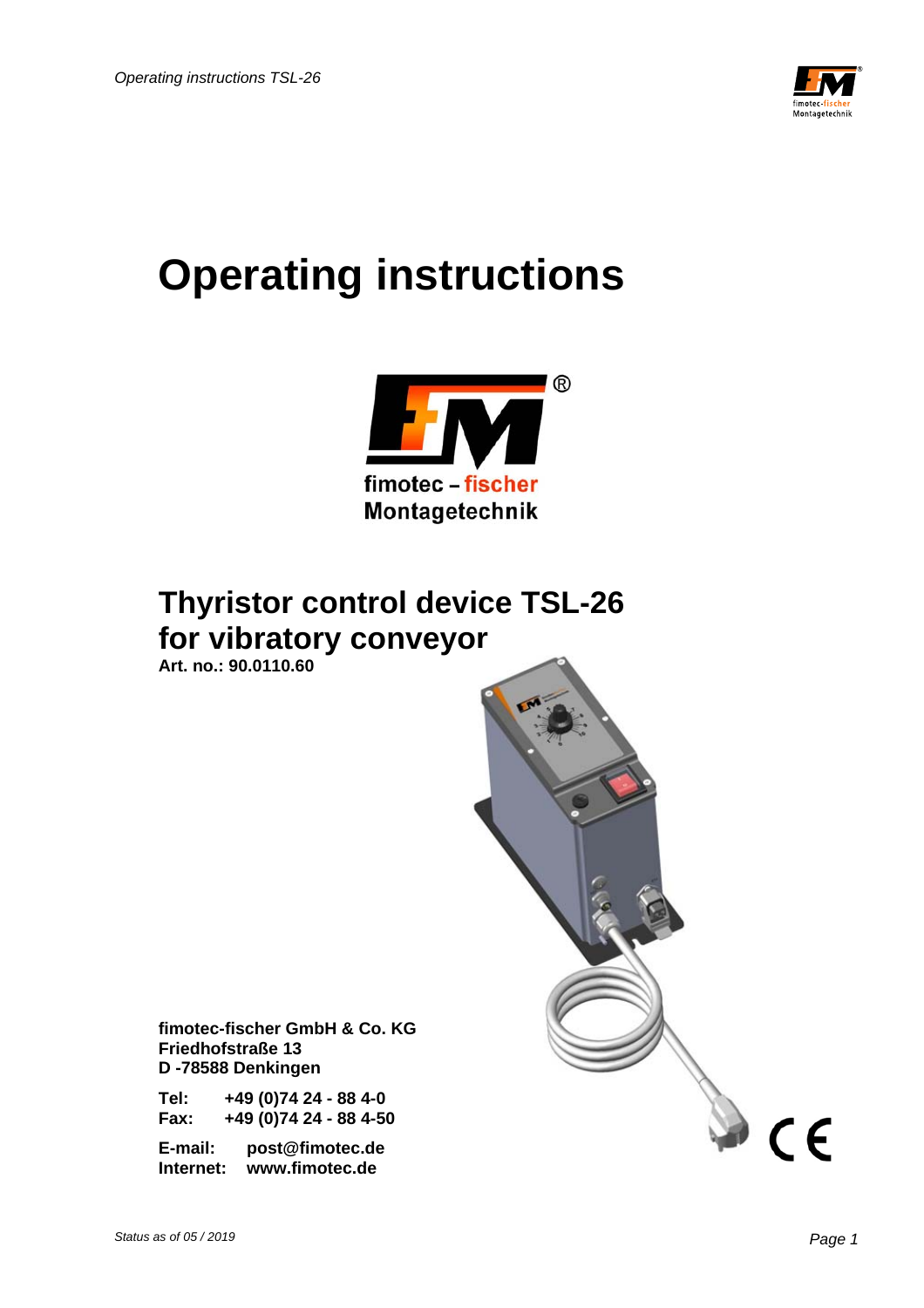



## **In your own interest:**

 Please read these instructions and keep them in a safe place. Please observe and follow the safety information.

**Contact**  fimotec-fischer GmbH & Co. KG Friedhofstr. 13 D -78588 Denkingen

| Tel.∶   | +49 7424 884 0  |
|---------|-----------------|
| Fax:    | +49 7424 884 50 |
| E-Mail: | post@fimotec.de |
| Web:    | wwwfimotec.de   |



## **Provisos**

**The information and data contained in these documents can be changed without advance notification. Users are obligated to comply with all applicable copyright laws. No part of these documents can be duplicated or transmitted without the express written permission from fimotec-fischer GmbH & Co. KG, independent of how or by what means (electronically or mechanically) this occurs.**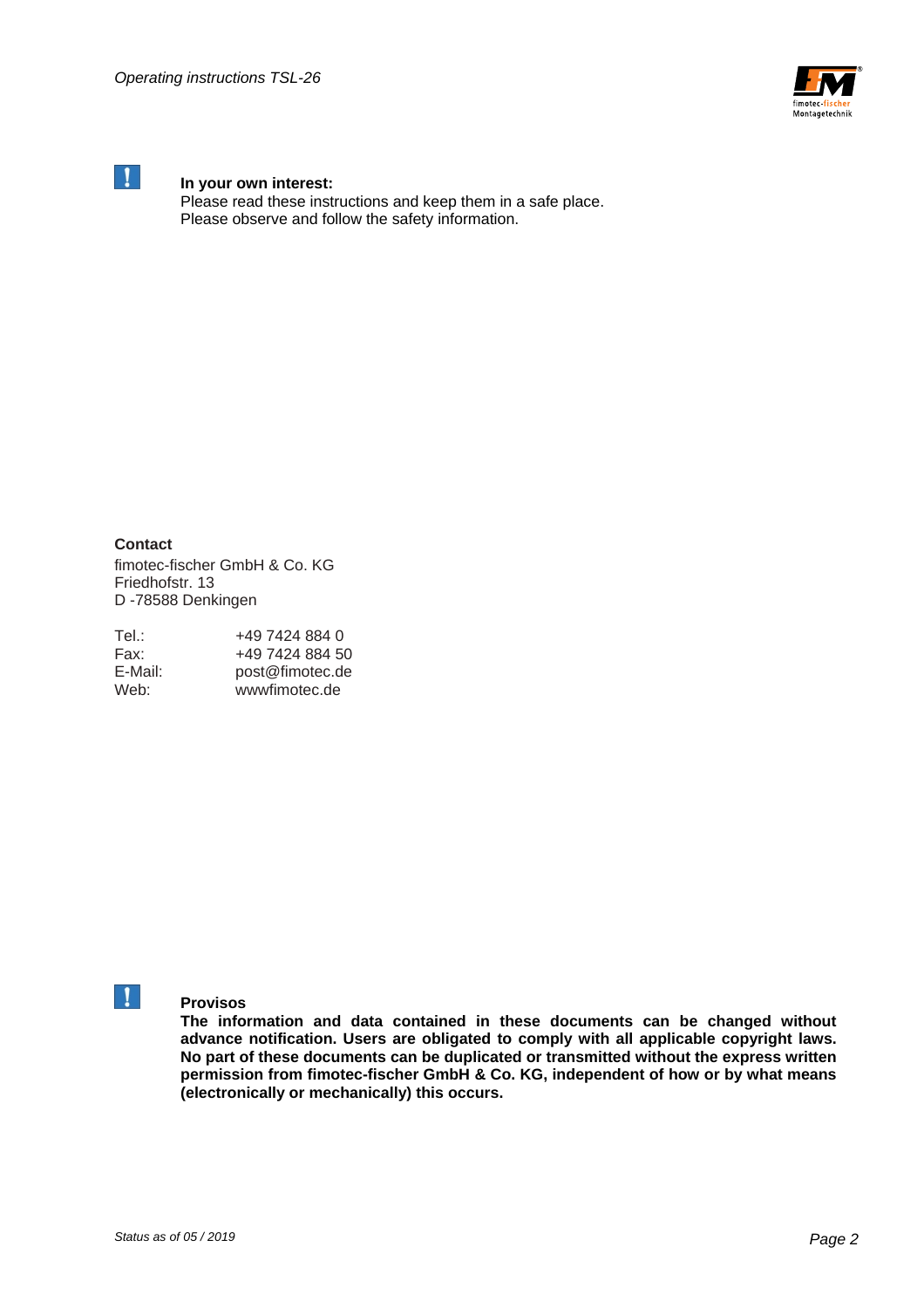

## **Table of contents**

| 1.1<br>The product<br>$\overline{4}$<br>1.2<br><b>Guide for these instructions</b><br>4<br>1.3<br>5<br>Safety-related information for the user<br>1.4<br>Intended use<br>6<br><b>Application</b><br>$\mathbf{2}$<br>6<br><b>Installation</b><br>3<br>$\overline{7}$<br>3.1<br><b>Overview and dimensions</b><br>8<br>3.2<br><b>Connections / operating elements of boards</b><br>$\boldsymbol{9}$<br>11<br>3.3<br><b>Housing connections</b><br>11<br>Commissioning<br>4<br>12<br>4.1<br><b>External setpoint specification</b><br>4.2<br>Determining the setpoint function<br>12<br><b>Control function</b><br>4.3<br>13<br><b>Vibration frequency function</b><br>13<br>4.4<br>13<br>4.5<br><b>Control input inversion function</b><br>4.6<br>14<br><b>Potentiometer settings</b><br><b>Technical data</b><br>15<br>5.<br>15<br>5.1<br><b>Setting values</b><br><b>Error list</b><br>16<br>6<br>17<br><b>Maintenance and cleaning</b><br>7<br><b>Disposal</b><br>17<br>8<br><b>CE conformity</b><br>17<br>9<br><b>10 Service</b><br>17<br>18<br>11 Accessories (not included in the scope of delivery) | 1 | General<br>4 |  |  |
|----------------------------------------------------------------------------------------------------------------------------------------------------------------------------------------------------------------------------------------------------------------------------------------------------------------------------------------------------------------------------------------------------------------------------------------------------------------------------------------------------------------------------------------------------------------------------------------------------------------------------------------------------------------------------------------------------------------------------------------------------------------------------------------------------------------------------------------------------------------------------------------------------------------------------------------------------------------------------------------------------------------------------------------------------------------------------------------------------------|---|--------------|--|--|
|                                                                                                                                                                                                                                                                                                                                                                                                                                                                                                                                                                                                                                                                                                                                                                                                                                                                                                                                                                                                                                                                                                          |   |              |  |  |
|                                                                                                                                                                                                                                                                                                                                                                                                                                                                                                                                                                                                                                                                                                                                                                                                                                                                                                                                                                                                                                                                                                          |   |              |  |  |
|                                                                                                                                                                                                                                                                                                                                                                                                                                                                                                                                                                                                                                                                                                                                                                                                                                                                                                                                                                                                                                                                                                          |   |              |  |  |
|                                                                                                                                                                                                                                                                                                                                                                                                                                                                                                                                                                                                                                                                                                                                                                                                                                                                                                                                                                                                                                                                                                          |   |              |  |  |
|                                                                                                                                                                                                                                                                                                                                                                                                                                                                                                                                                                                                                                                                                                                                                                                                                                                                                                                                                                                                                                                                                                          |   |              |  |  |
|                                                                                                                                                                                                                                                                                                                                                                                                                                                                                                                                                                                                                                                                                                                                                                                                                                                                                                                                                                                                                                                                                                          |   |              |  |  |
|                                                                                                                                                                                                                                                                                                                                                                                                                                                                                                                                                                                                                                                                                                                                                                                                                                                                                                                                                                                                                                                                                                          |   |              |  |  |
|                                                                                                                                                                                                                                                                                                                                                                                                                                                                                                                                                                                                                                                                                                                                                                                                                                                                                                                                                                                                                                                                                                          |   |              |  |  |
|                                                                                                                                                                                                                                                                                                                                                                                                                                                                                                                                                                                                                                                                                                                                                                                                                                                                                                                                                                                                                                                                                                          |   |              |  |  |
|                                                                                                                                                                                                                                                                                                                                                                                                                                                                                                                                                                                                                                                                                                                                                                                                                                                                                                                                                                                                                                                                                                          |   |              |  |  |
|                                                                                                                                                                                                                                                                                                                                                                                                                                                                                                                                                                                                                                                                                                                                                                                                                                                                                                                                                                                                                                                                                                          |   |              |  |  |
|                                                                                                                                                                                                                                                                                                                                                                                                                                                                                                                                                                                                                                                                                                                                                                                                                                                                                                                                                                                                                                                                                                          |   |              |  |  |
|                                                                                                                                                                                                                                                                                                                                                                                                                                                                                                                                                                                                                                                                                                                                                                                                                                                                                                                                                                                                                                                                                                          |   |              |  |  |
|                                                                                                                                                                                                                                                                                                                                                                                                                                                                                                                                                                                                                                                                                                                                                                                                                                                                                                                                                                                                                                                                                                          |   |              |  |  |
|                                                                                                                                                                                                                                                                                                                                                                                                                                                                                                                                                                                                                                                                                                                                                                                                                                                                                                                                                                                                                                                                                                          |   |              |  |  |
|                                                                                                                                                                                                                                                                                                                                                                                                                                                                                                                                                                                                                                                                                                                                                                                                                                                                                                                                                                                                                                                                                                          |   |              |  |  |
|                                                                                                                                                                                                                                                                                                                                                                                                                                                                                                                                                                                                                                                                                                                                                                                                                                                                                                                                                                                                                                                                                                          |   |              |  |  |
|                                                                                                                                                                                                                                                                                                                                                                                                                                                                                                                                                                                                                                                                                                                                                                                                                                                                                                                                                                                                                                                                                                          |   |              |  |  |
|                                                                                                                                                                                                                                                                                                                                                                                                                                                                                                                                                                                                                                                                                                                                                                                                                                                                                                                                                                                                                                                                                                          |   |              |  |  |
|                                                                                                                                                                                                                                                                                                                                                                                                                                                                                                                                                                                                                                                                                                                                                                                                                                                                                                                                                                                                                                                                                                          |   |              |  |  |
|                                                                                                                                                                                                                                                                                                                                                                                                                                                                                                                                                                                                                                                                                                                                                                                                                                                                                                                                                                                                                                                                                                          |   |              |  |  |
|                                                                                                                                                                                                                                                                                                                                                                                                                                                                                                                                                                                                                                                                                                                                                                                                                                                                                                                                                                                                                                                                                                          |   |              |  |  |
|                                                                                                                                                                                                                                                                                                                                                                                                                                                                                                                                                                                                                                                                                                                                                                                                                                                                                                                                                                                                                                                                                                          |   |              |  |  |
|                                                                                                                                                                                                                                                                                                                                                                                                                                                                                                                                                                                                                                                                                                                                                                                                                                                                                                                                                                                                                                                                                                          |   |              |  |  |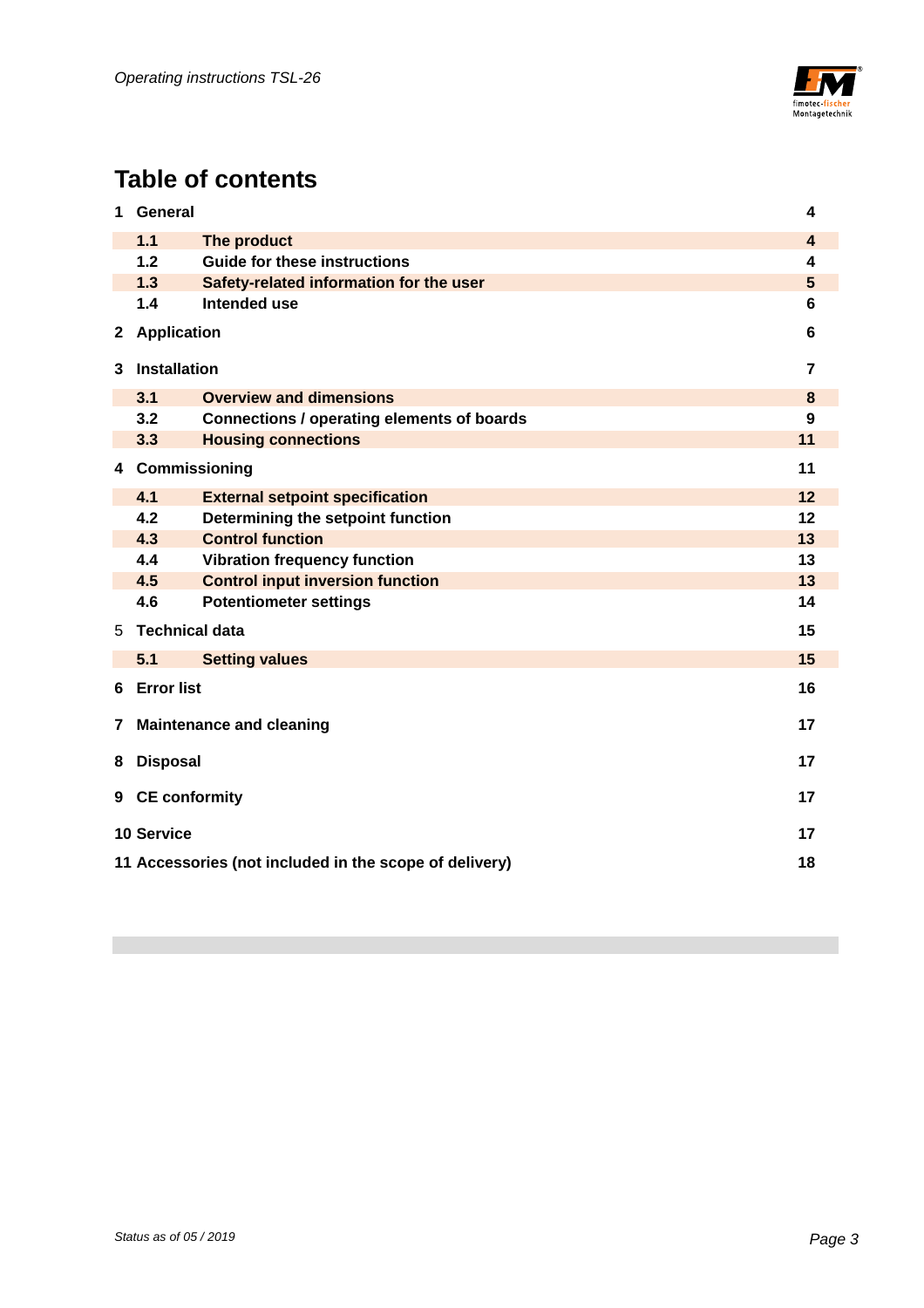

#### **1 General**

In this manual, you will find all important information regarding the mounting, connection, setting and operation of your TSL-26 device.

In addition, you will find information as well as important warnings for your safety. Please observe:

Devices of the TSL-26 series are specially adapted phase angle controls for the actuation of vibratory conveyors.

#### **1.1 The product**

- Phase angle control with output voltage stabilization
- Umin and Umax limits can be separately set independently of one another
- Soft start / soft stop can be adjusted separately
- Analog setpoint setting
- Setpoint can be determined
- Control can be deactivated
- Selectable vibration frequency, full-wave/half-wave
- Switchable via control signal of PLC or with a sensor or potential-free contact

#### **1.2 Guide for these instructions**

#### **Used signal words and symbols**

| <b>Symbol</b>        | <b>Signal word</b>              | <b>Meaning</b>                                                                                                               |  |
|----------------------|---------------------------------|------------------------------------------------------------------------------------------------------------------------------|--|
| $\frac{1}{\sqrt{2}}$ | <b>Danger</b>                   | Warning of potentially serious to fatal injuries<br>The lightning symbol warns against dangers due to electrical<br>current. |  |
|                      | Warning                         | Warning of potentially minor injuries or potential damage to<br>property                                                     |  |
|                      | Caution                         | Warning of potential defects / destruction of the device                                                                     |  |
| ò<br>å               | Important note<br>Important tip | Here, important information or a tip is given concerning<br>the<br>function.                                                 |  |

#### **1.3 Safety-related information for the user**

These instructions contain the required information for the intended use of the device described herein. They are directed toward technically qualified personnel.

Qualified personnel are people who have been authorized by persons responsible for the safety of the system to execute the required activities and are able to recognize potential dangers and avoid them based on their training, experience and instruction, as well as their knowledge of relevant standards, regulations, accident prevention regulations and operating conditions (definition of skilled personnel according to IEC 364).



#### **Caution: Danger due to electric voltage. Non-observance can lead to death, serious bodily injury or property damage.**

The following safety information is for your protection, the protection of third parties as well as the protection of the device. You should therefore observe it under all circumstances.

Disconnect the power supply before installation or dismantling work, as well as when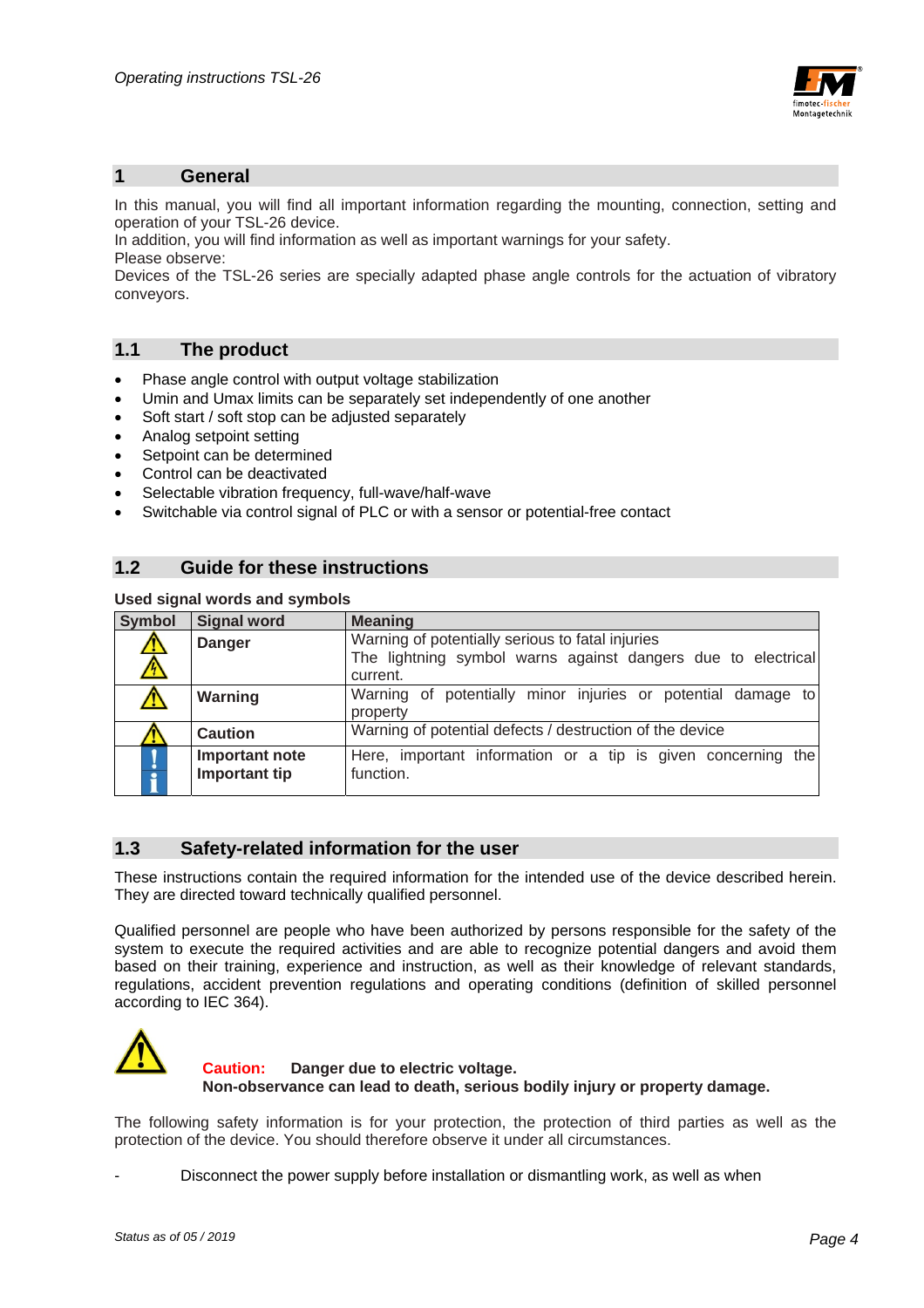

changing a fuse or making changes to the setup.

- Observe the valid accident prevention and safety regulations for your specific application.
- Before commissioning, check whether the nominal voltage of the device agrees with the local mains voltage.
- Emergency Stop mechanisms must remain active in all operating modes. Unlocking the Emergency Stop mechanisms must not result in uncontrolled reactivation.  **The electrical connections must be covered. Protective conductor connections must be checked for perfect function after installation.**

#### **Operating environment**

- The device must not come into direct contact with water.
- When changing from cold to warm environments, allow the device to temper for a few hours before putting it into operation; otherwise, damage could occur due to condensation water.
- Do not install the control device near devices which generate strong electromagnetic fields. The function could be disturbed as a result.
- Also avoid environments which are very hot, cold or wet.

#### **Power supply**

- Only connect the device to a grounded mains socket with a mains voltage of 230 V~/50 Hz; 230 V~/60 Hz.
- If you notice malfunctions, disconnect the device from the mains. Have the device checked by qualified, skilled personnel, and repaired if necessary.

#### **The device**

- For safety and licensing reasons (CE), it is not permitted to convert and/or modify the device without authorization.
- The device meets the valid low-voltage and EMC directive.

#### **Operation**

- The control device only functions correctly when it is correctly installed and operated. In the event of malfunctions or unclear operating states, you should check the device and remedy the malfunction (see "Error list" chapter) or have them remedied.
- To avoid the risk of injury, do not allow uninstructed personnel or other vulnerable or endangered personnel to operate the device without supervision.



 **Warning: For applications requiring constant switching ON and OFF of the vibratory conveyor device (e.g., accumulation shutdown, hopper control, etc.), the control input intended for this must be used. If the load current circuit is interrupted via a switch or relay, the control device could be damaged. If the control device is switched on, the device plug on the operated vibratory conveyor device may never be plugged in or unplugged. The control device can be damaged as a result.**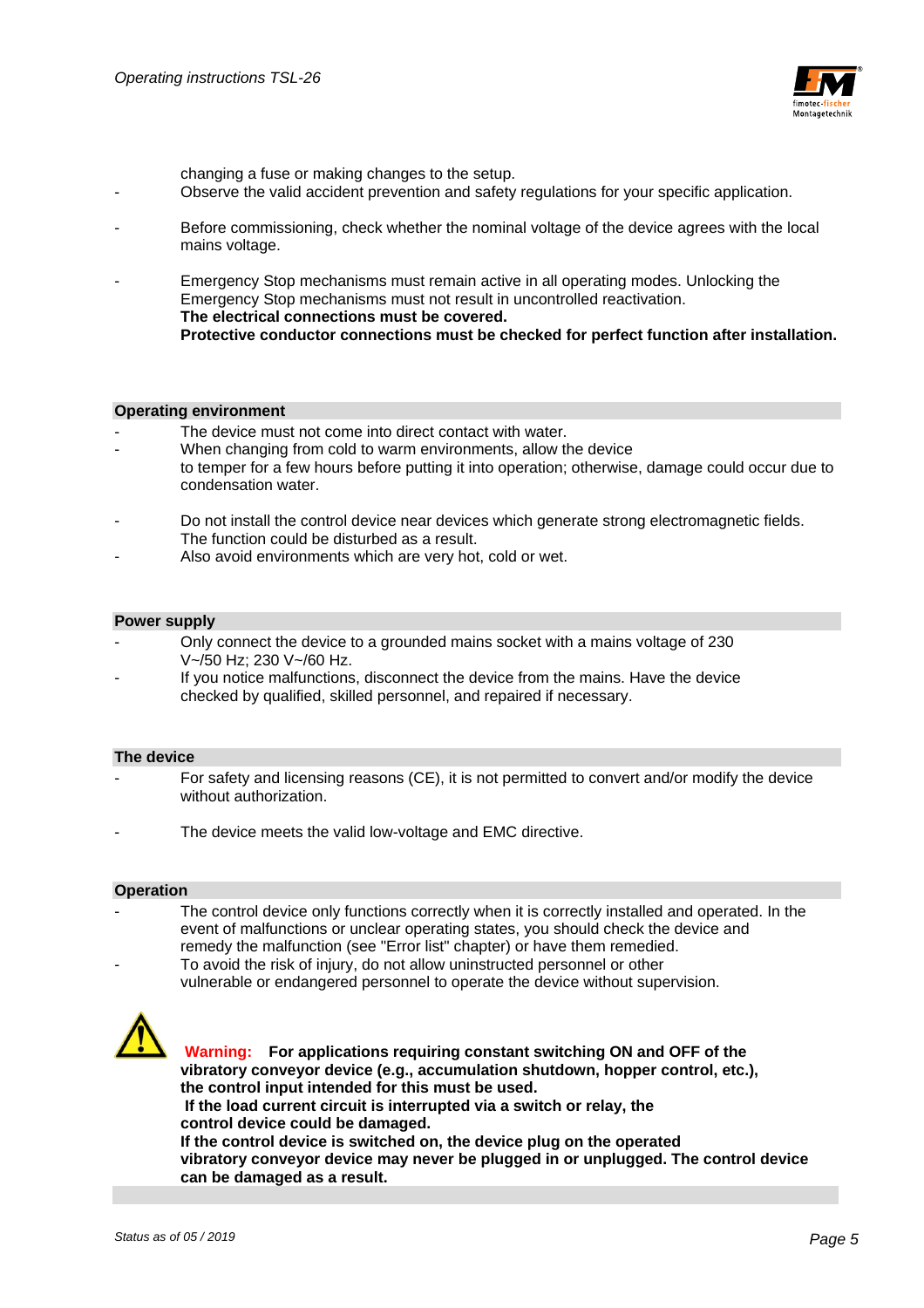

#### **1.4 Intended use**

The device described here is an electrical piece of equipment for use in industrial systems.

It is designed to control vibratory conveyors.

A use other than the one described above is improper and can result in injuries as well as property damage.

(Further information about this topic can be found in the "Safety information" chapter).

### **2 Application**

The electronic control device TSL-26 is used for the infinitely variable control of inductive loads, such as spiral conveyors, linear conveyors and hoppers.

The control device works according to the phase angle principle; the conveying capacity is adjusted by setting the magnet voltage via the setpoint potentiometer built into the housing cover, or alternatively selectable via 0-10 V DC, 4-20 mA or an external 10 kOhm potentiometer. The control curve of the voltage setpoint can be restricted by two trimming potentiometers, Umin and Umax, on the board such that the complete range of the setpoint can always be exploited.

The ignition pulses can be shifted infinitely variably in the range of the positive/negative mains voltage half-wave by the voltage setpoint adjustable with the setpoint, whereby the voltage/time area of the output voltage is set. For feeder devices with 6000 vibrations/min vibration frequency, both (positive and negative) mains voltage half-waves are controlled; for feeder devices with 3000 vibrations/min vibration frequency, only one mains voltage half-wave is controlled. Switching between the full-wave and halfwave operation is done as standard with a slide switch on the board (see connection options).

After switching on the operating voltage, the integrated, adjustable soft start is started and ensures the output voltage starts up jerk-free up to the set voltage value. Potential switch-on peaks are eliminated this way. Furthermore, both the soft start as well as the soft stop when the output voltage is switched on/off are activated via the control input and are for increasing and decreasing the conveying capacity with time control so that ordered bulk material does not change its position again. Both times can be adjusted separately.

The control input allows the device to be switched on and off by another system (PLC, initiator, sensors, etc.). The control device therefore provides its own supply voltage of +24 V DC. Switching on or off via an external voltage of + 24 V DC is also possible. The input acts internally on the ignition pulses.



*By determining the output voltage (arithmetic value measurement), changes to this are registered immediately and compensated for by a controller stage. This way, the bulk material is guaranteed to run smoothly.* 



**On the control device, very small magnets can also be safely operated.**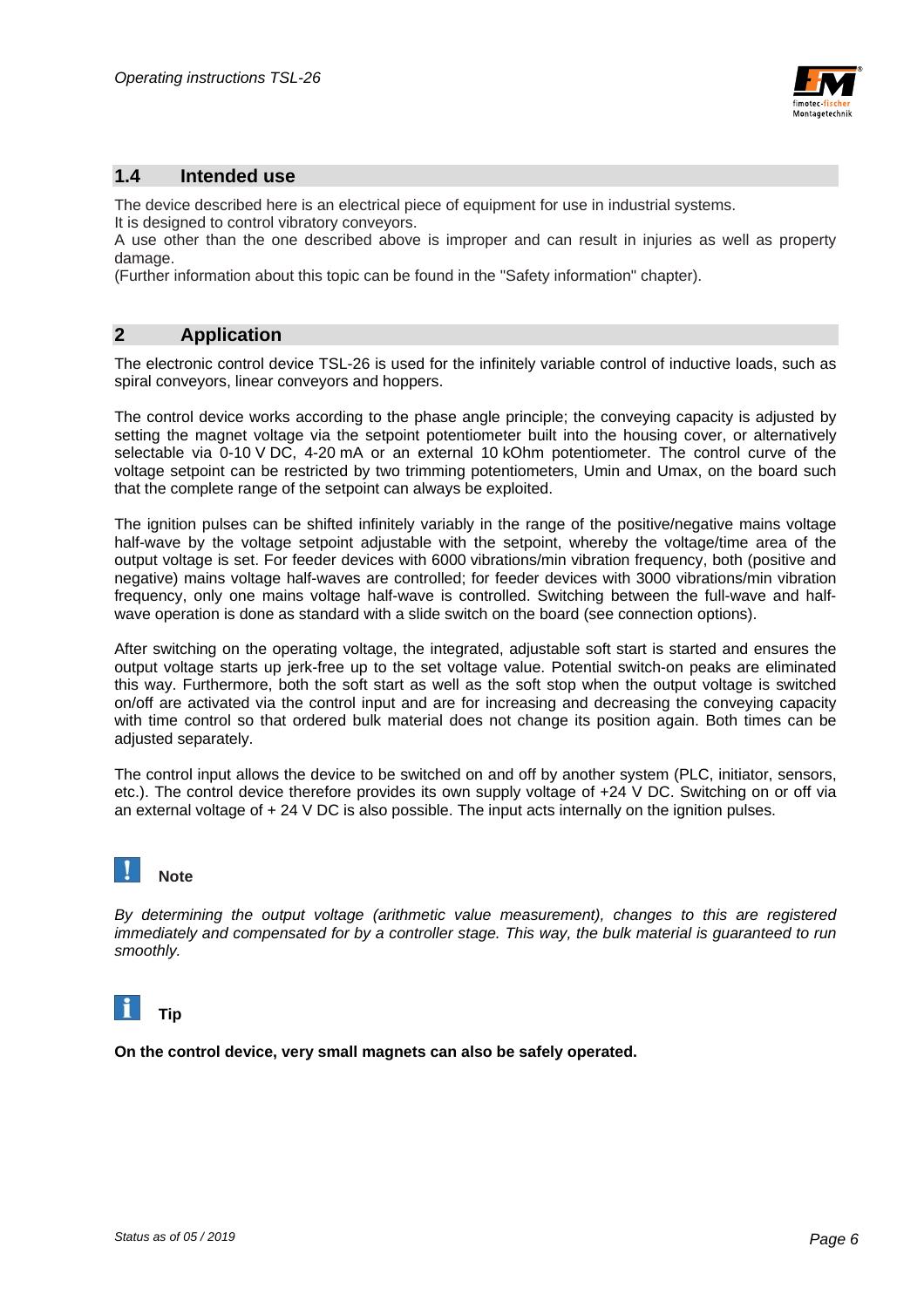

#### **3 Installation**

An bore and elongated hole, externally accessible, are available for fastening the control device. These are separated from the housing interior.



#### **Important note**

Fasten to a vibration-free surface.



#### **Caution:**

**- Please make sure that the ribbon cable is not pinched against the housing in the interior. Pinching can cause short circuits and the destruction of the device.** 



**Procedure for high voltage test:** 

- **L and N must be connected with each other.**
- **Test voltage may not be higher than 1000 V AC.**
- **Every device must be tested separately.**

If the above criteria are not complied with, the device could be damaged and the warranty will be void.



#### **Caution:**

The cover of the device is made of plastic. Screwing on the cover with the 6 countersunk screws must not be done with force, since otherwise there is a risk of the plastic cracking. Screw in screws with a commercially available screwdriver by hand until the screw is flush with the recess and the cover lies on the profile.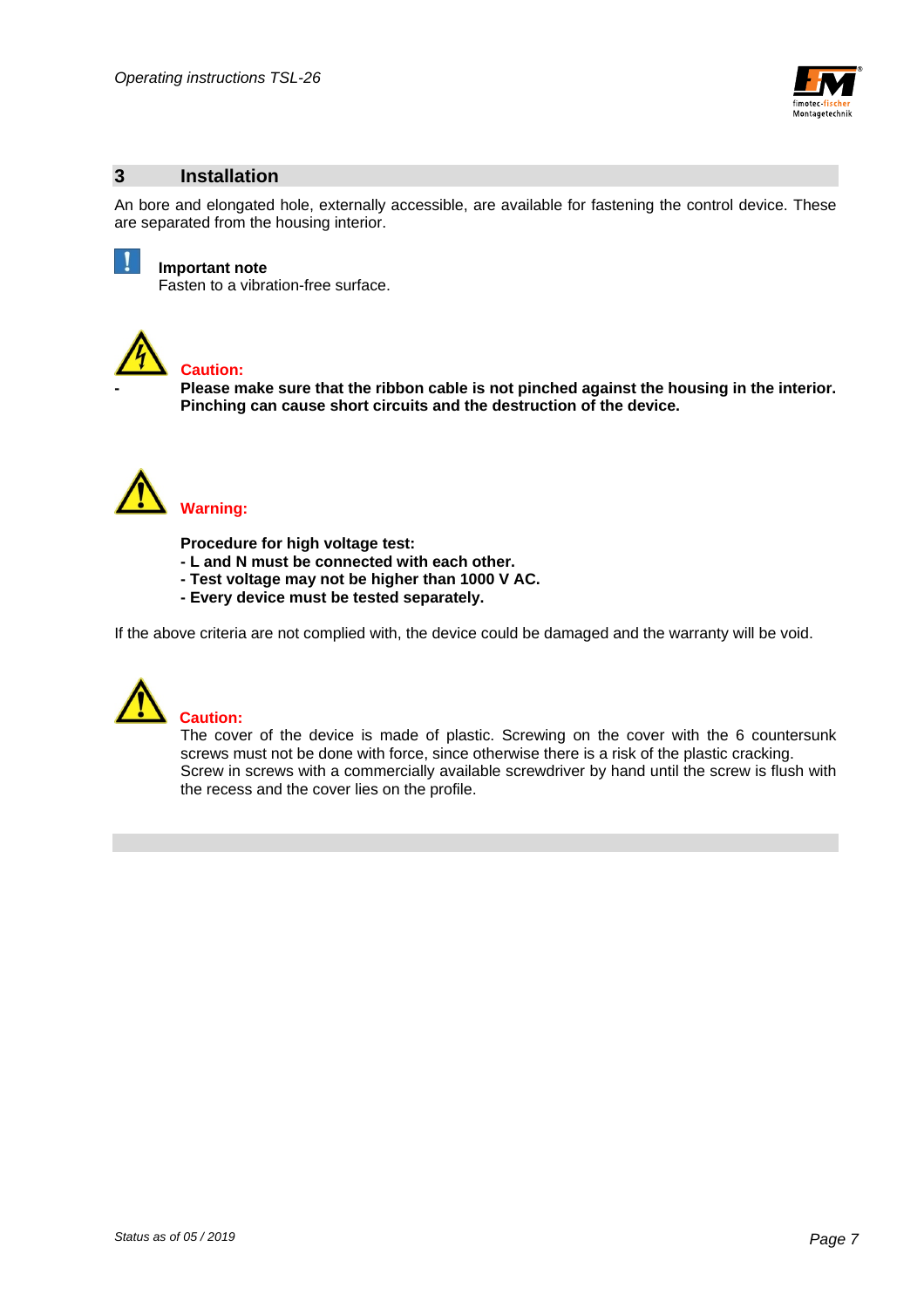



## **3.1 Overview and dimensions**

- A Locking knob for setpoint potentiometer<br>B M12x1.5 Blind plug<br>C M12 plug, 4-pin, for enable input connec<br>D Mains supply line
- M12x1.5 Blind plug
- M12 plug, 4-pin, for enable input connection  $X21$
- D Mains supply line<br>S Grounding bolt<br>F Vibratory conveyo
- Grounding bolt
- F Vibratory conveyor connection 2+PE STAKEI 20<br>G Fuse
- Fuse
- H Mains switch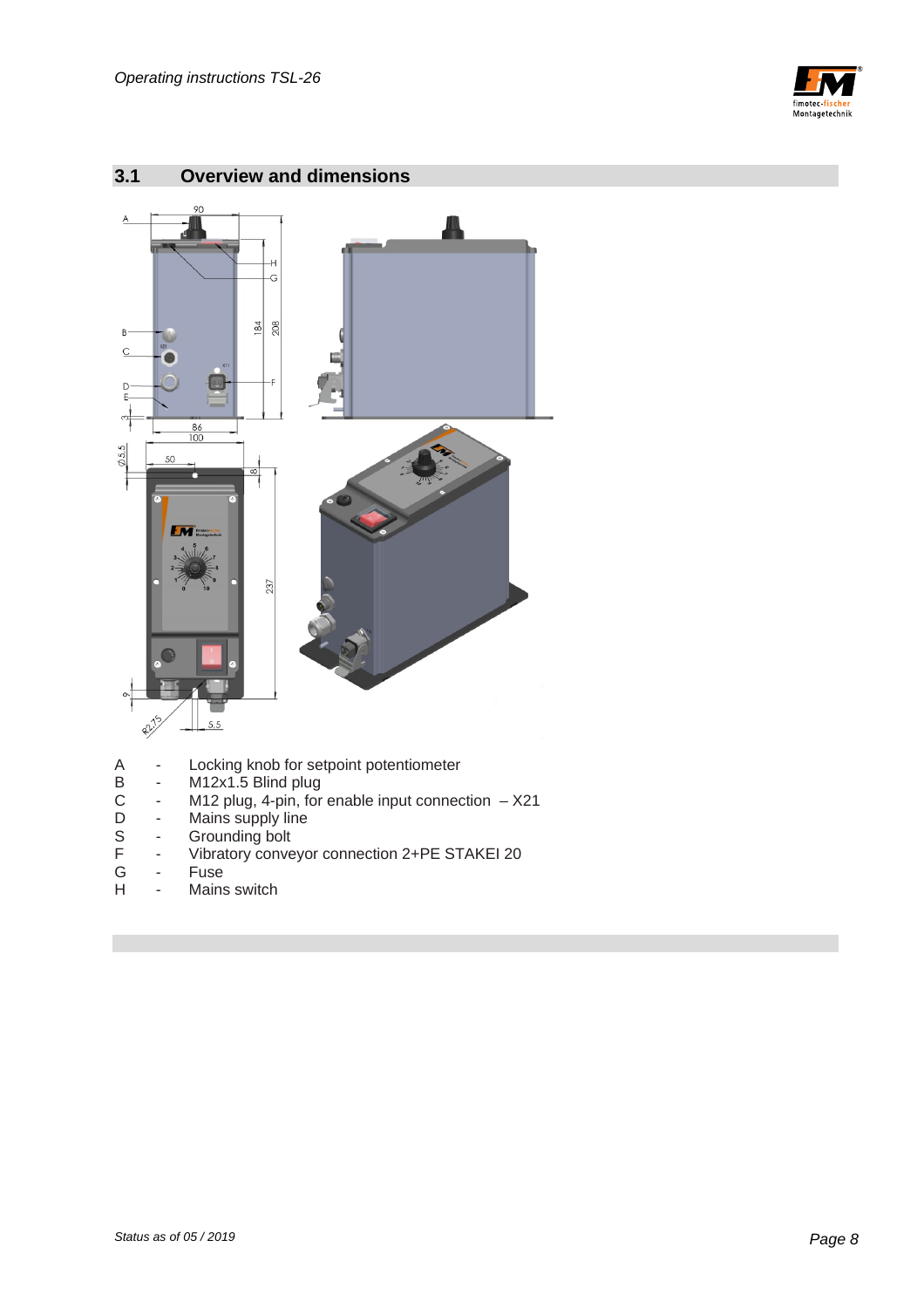

## **3.2 Connections / operating elements of boards**

**Control board** 

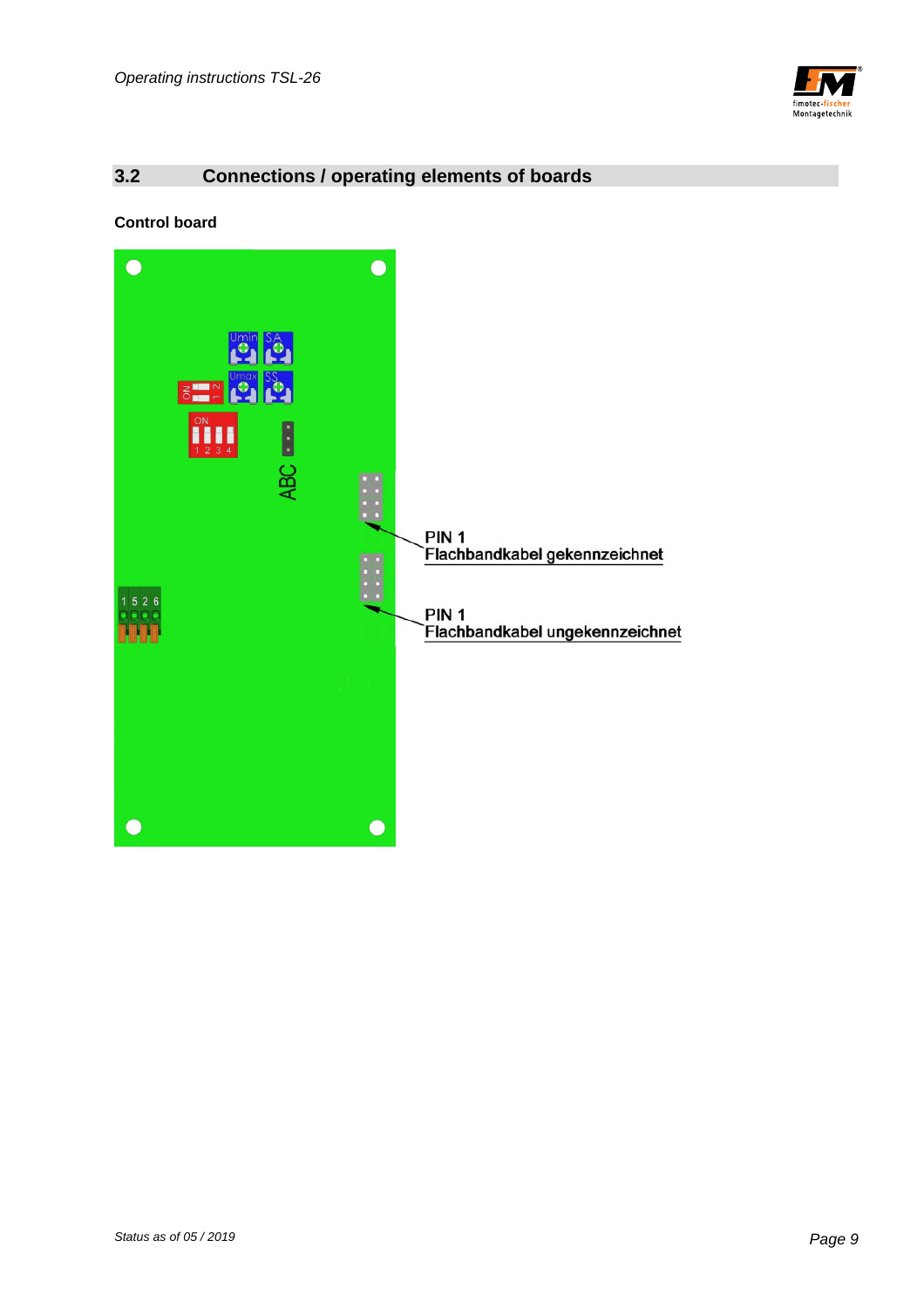

#### **Power printed circuit board**

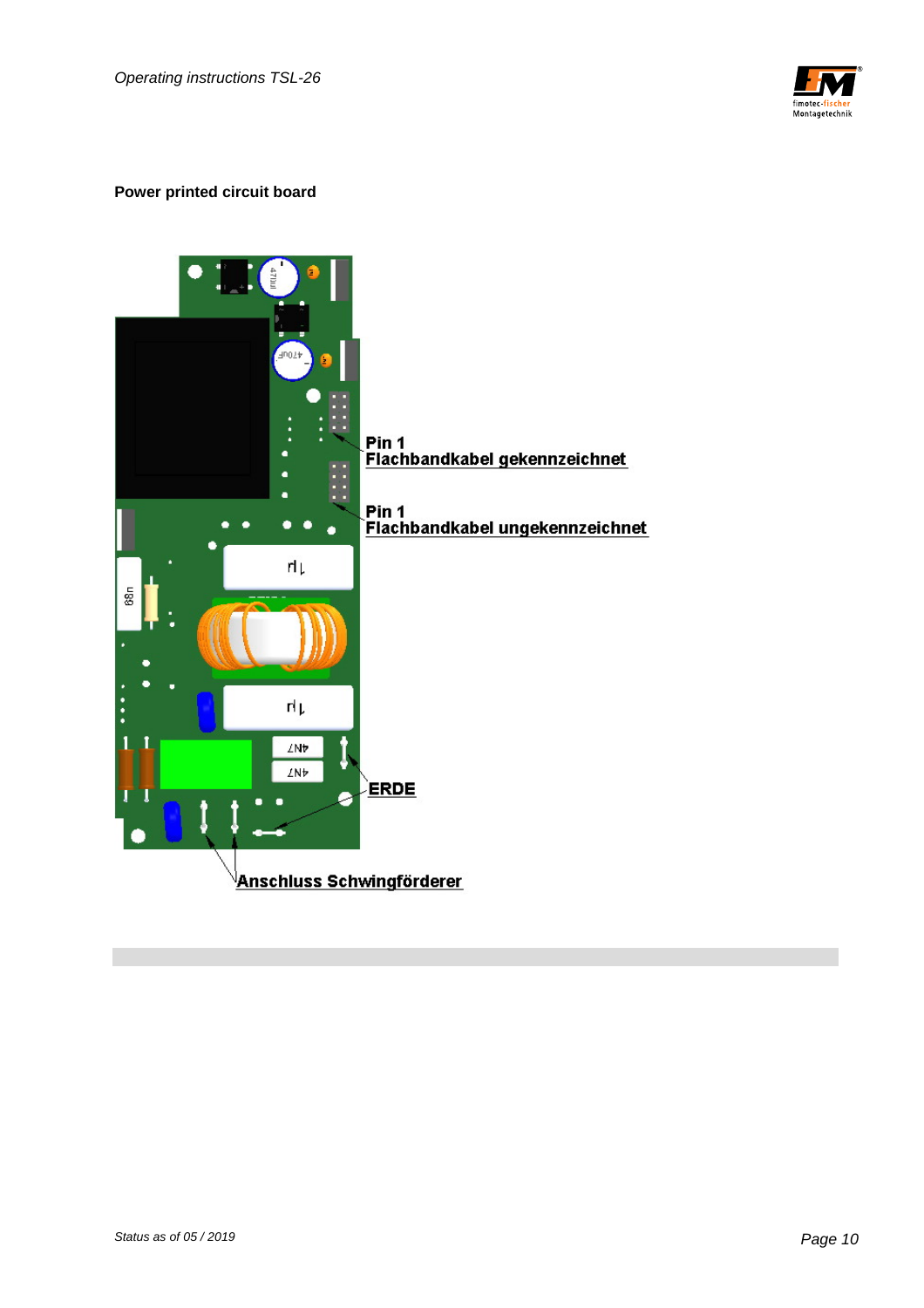

#### **3.3 Housing connections**

|        | Vibratory conveyor connection                                                                                                                                                        |
|--------|--------------------------------------------------------------------------------------------------------------------------------------------------------------------------------------|
| STAKEI | Pin 1 - Load<br>$Pin 2 - Load$<br><b>PE</b><br>- Ground                                                                                                                              |
|        | Connection for enable input<br>Pin $1 - +24V =$<br>Pin 2 - Not Connected<br>Pin 3 - GND<br>Pin 4 - Control input<br>The +24VDC supply is isolated with respect to the 230 V AC side. |

#### **4 Commissioning**

- Before connecting the control device, the mains voltage and frequency must be determined.
- If the mains voltage and mains frequency are correct, they can be connected to.
- The vibration frequency must be selected via DIP switch  $\overline{4}$  of the DIP4 as required.
	- OFF-6000 vibrations per minute
	- ON -3000 vibrations per minute
- Check and set the DIP switch and jumpers according to the control type.
- Connect the vibratory conveyor and control cable to the control device.
- Stick the mains plug of the control device into the connection socket.
- Switch on the control device.
- Define the required output voltage range with the potentiometers Umin and Umax.
- Via the soft start and soft stop potentiometers, define the characteristics for switching the control input on and off.



#### **Operating note**

- Before switching on, check to make sure the plug connections are correct.
- Switch on the control device with the mains switch.
- Set the setpoint via the potentiometer in the cover until the vibratory conveyor reaches the desired conveying capacity.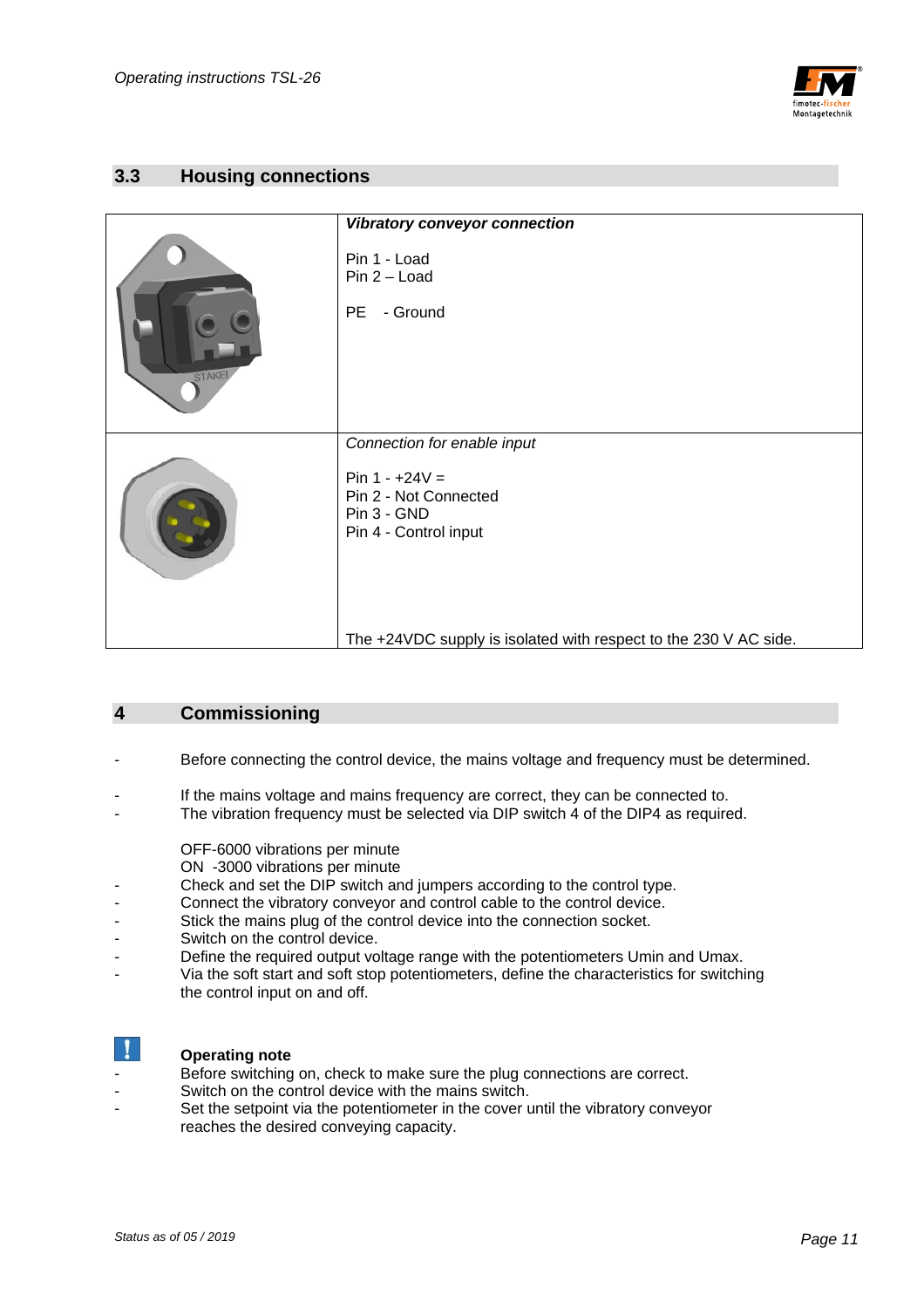

#### **4.1 External setpoint specification**

The external setpoint is available via terminals (set in factory).



Use the jumper to select the type of external setpoint:



Use DIP2 to select the setpoint specification the control device should work with:



#### **4.2 Determining the setpoint function**

The conveying speed set via the setpoint potentiometer can be determined using DIP4. After determination, the setpoint potentiometer has no function. After deactivation, the conveying speed is set to the value selected using the setpoint potentiometer.

|                  | DIP4<br>Dip 2 - Setpoint determined<br>OFF - Setpoint potentiometer active<br>ON - Setpoint potentiometer deactivated<br>Value remains active in event of switch |
|------------------|------------------------------------------------------------------------------------------------------------------------------------------------------------------|
| $\boldsymbol{4}$ | (set to OFF in the factory)                                                                                                                                      |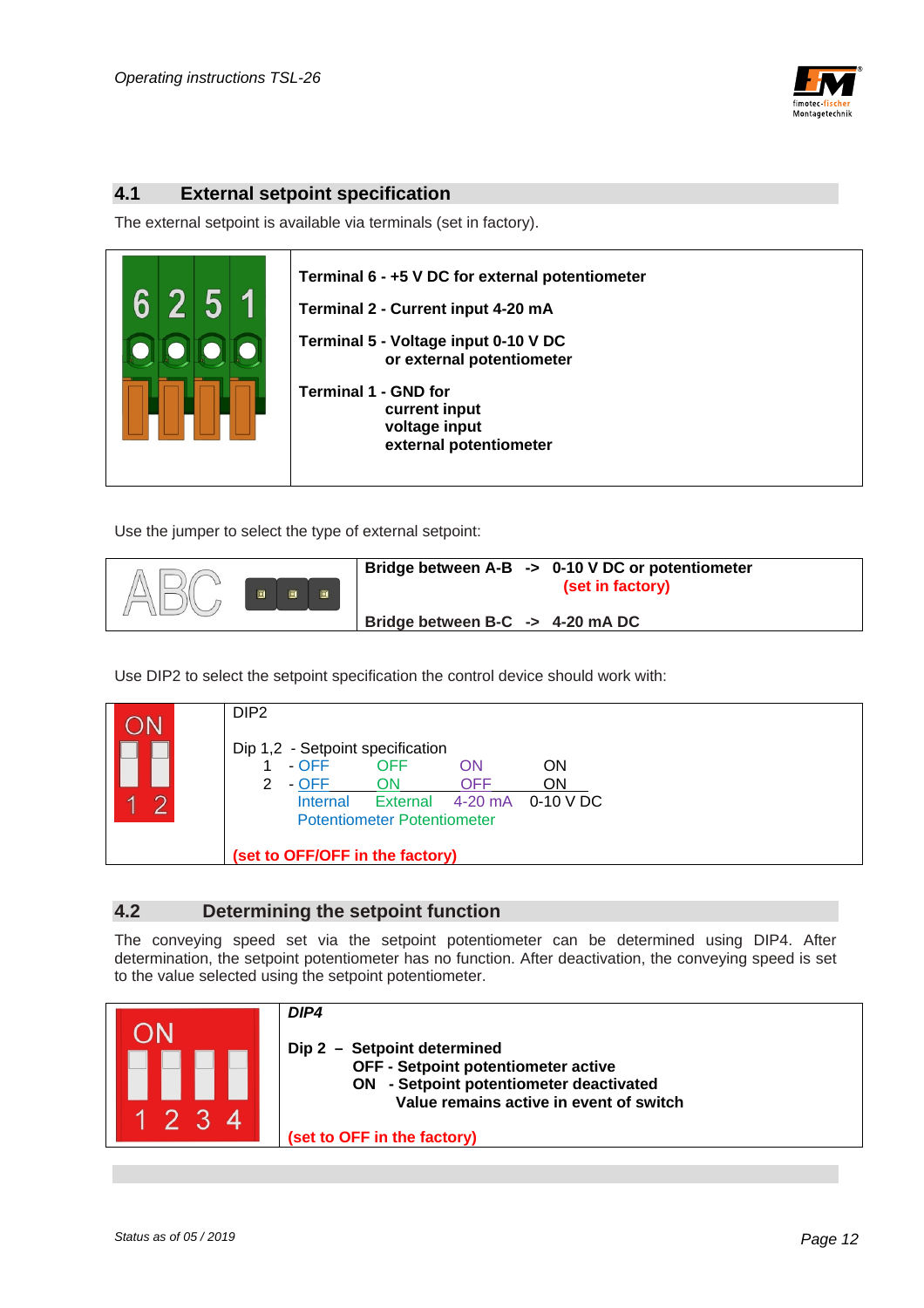

#### **4.3 Control function**

Using DIP4, the control can be deactivated via the available input. The control device then runs continuously and cannot be switched via the control input.



#### **4.4 Vibration frequency function**

Using DIP4, the vibration frequency of the vibratory conveyor is set.



#### **4.5 Control input inversion function**

Using DIP4, the control input PNP is inverted (N.C. contact/N.O. contact)

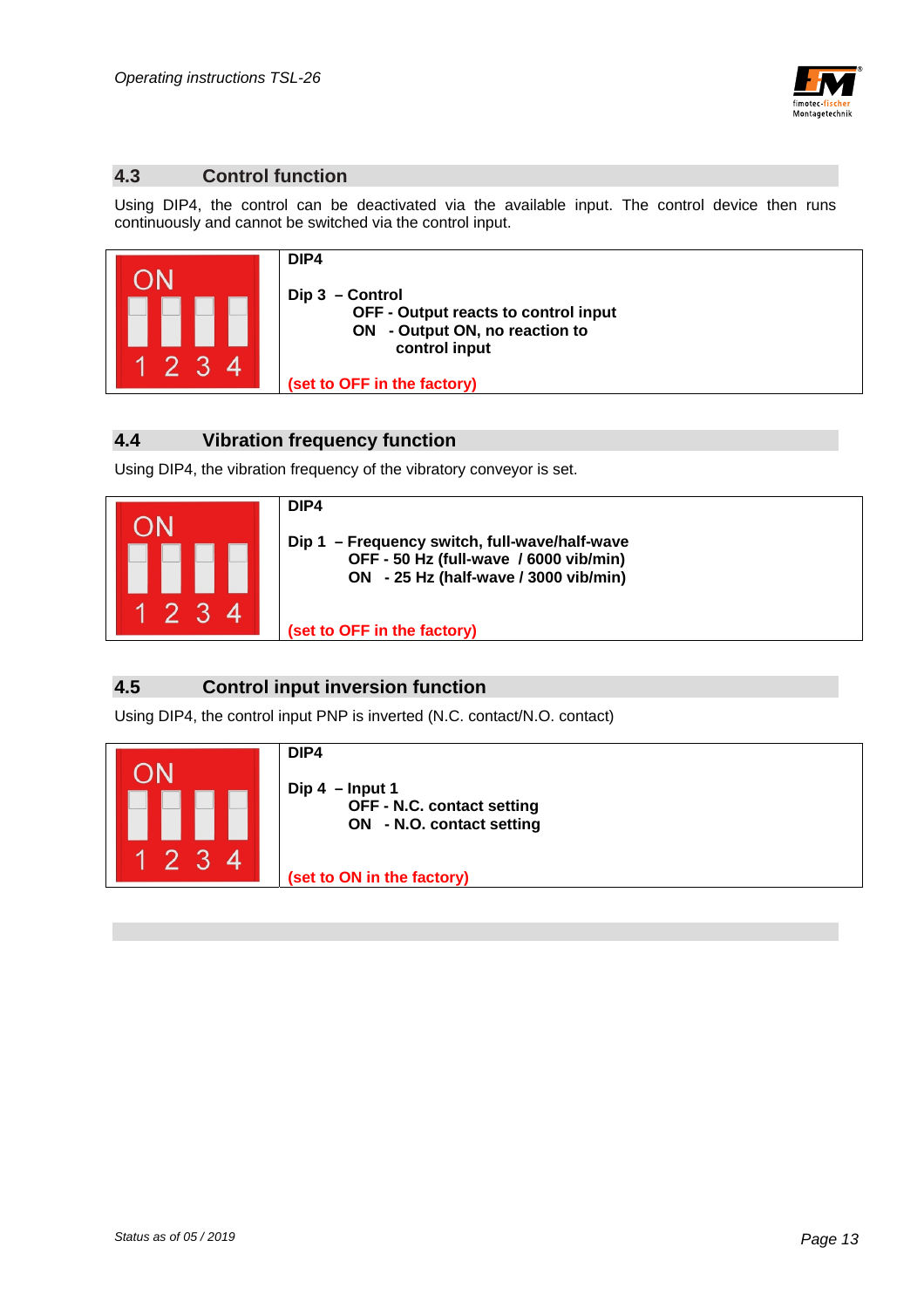

## **4.6 Potentiometer settings**

| Umin - Lower voltage limit of the<br>load output<br>Umax - Upper voltage limit of the |  |
|---------------------------------------------------------------------------------------|--|
| load output                                                                           |  |
|                                                                                       |  |
| <b>SA</b><br>- Soft start                                                             |  |
|                                                                                       |  |
| SS<br>- Soft stop                                                                     |  |
|                                                                                       |  |
|                                                                                       |  |
| <b>Clockwise</b>                                                                      |  |
|                                                                                       |  |
| Min<br>- Left stop                                                                    |  |
| Max - Right stop                                                                      |  |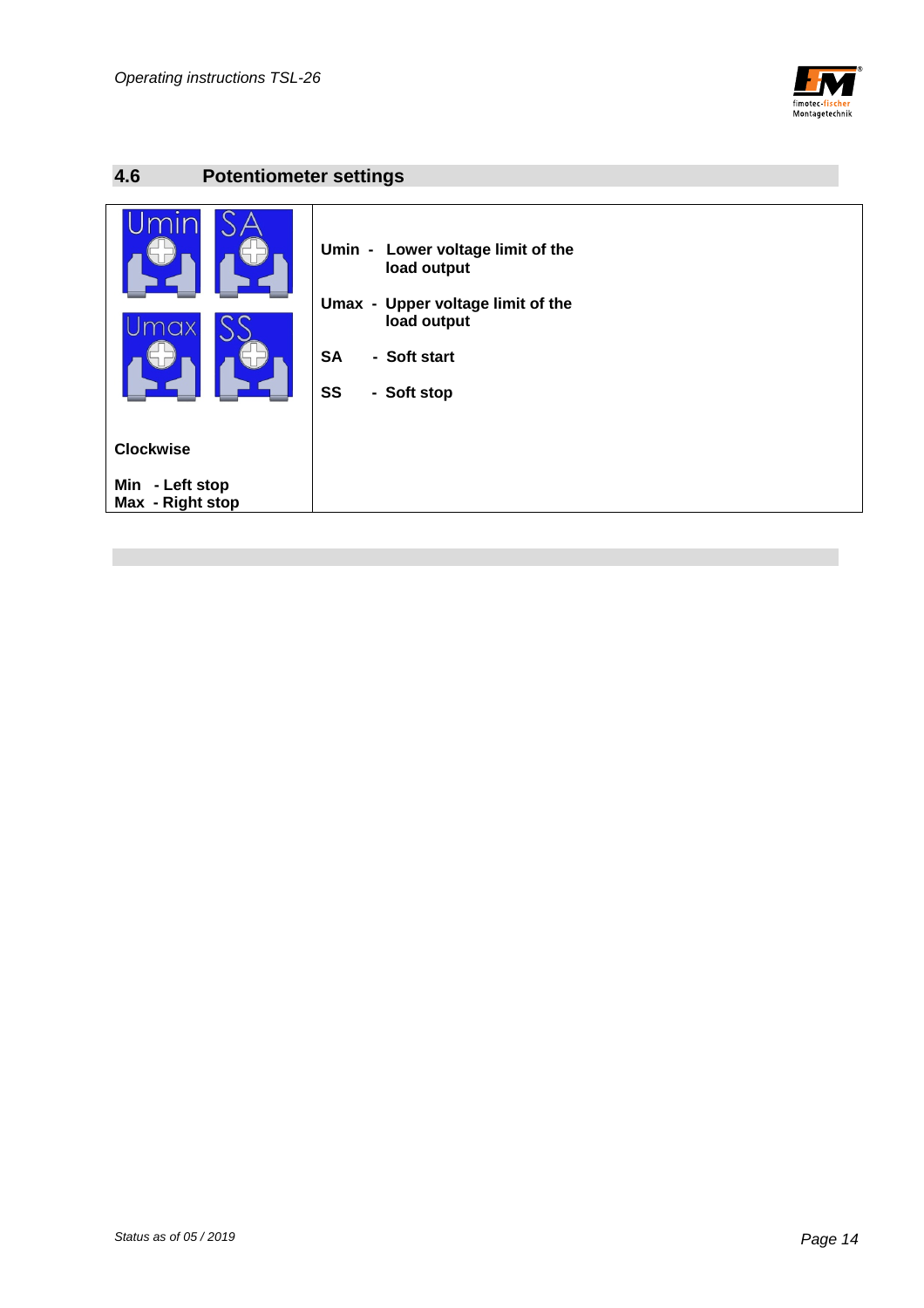

## **5 Technical data**

| Mains connection              | $230 V - +/- 10\%$                                              |                       |
|-------------------------------|-----------------------------------------------------------------|-----------------------|
| Output voltage                | 30 - 228 VAC                                                    |                       |
| Mains frequency               | 50 Hz                                                           | 60 Hz                 |
| Output frequency switchable   | Full-wave / half-wave                                           | Full-wave / half-wave |
|                               | 50 Hz / 25 Hz                                                   | 60 Hz / 30 Hz         |
| Output current                | $0.01 - 6AAC$                                                   |                       |
| <b>Protection class</b>       | IP 54 for suspended mounting                                    |                       |
|                               | (screw connections point to the floor)                          |                       |
| Fuse                          | $6.3A$ F                                                        |                       |
| Mains connection, mechanical  | 2 m with molded Schuko angle plug                               |                       |
| Vibratory conveyor connection | Axial plug system STAKEI 20                                     |                       |
| control input                 | M12 plug, 4-pin                                                 |                       |
|                               | +24 V- / max. 50 mA / PNP                                       |                       |
|                               | Switching level HI: 6 - 24V-                                    |                       |
|                               | Switching level LO: 0 - 4V-                                     |                       |
| Output stabilization          | Max. voltage change of 3.5 $V \sim$                             |                       |
| Housing                       | Aluminum base plate + aluminum extruded section + plastic cover |                       |
| <b>Dimensions</b>             | 237 x 100 x 208mm                                               |                       |
| Operating temperature         | $045^{\circ}$ C                                                 |                       |
| Storage temperature           | $-10+80^{\circ}$ C                                              |                       |
| Installation height           | 1000 m, 0.5% nominal current reduction per additional 100 m     |                       |

## **5.1 Setting values**

| <b>Parameter</b>             |                                                                                        | <b>Factory settings</b> |
|------------------------------|----------------------------------------------------------------------------------------|-------------------------|
|                              |                                                                                        |                         |
| Vibratory conveyor           |                                                                                        |                         |
| Vibration amplitude          | $0228$ V $\sim$                                                                        | $30228$ V ~             |
| Max. control limit Umax      | 105228 V~                                                                              | $228 V -$               |
| Min. control limit Umin      | $0100V -$                                                                              | $30V -$                 |
| Vibration frequency          | 25/30 Hz<br>50/60<br>Hz                                                                | 50/60 Hz                |
| <b>SA</b><br>Soft start ramp | $0.55$ seconds                                                                         | 0.5 second              |
| SS<br>Soft stop ramp         | $0.15$ seconds                                                                         | 0.1 s                   |
| Switching ext. setpoint      | Voltage / potentiometer U/P<br>Current I                                               | U/P                     |
| Nominal value selection      | Internal potentiometer<br>external potentiometer<br>Voltage 010 V DC<br>Current 420 mA | Internal potentiometer  |
| Fix setpoint                 | Variable setpoint<br>Fixed setpoint                                                    | Variable setpoint       |
|                              |                                                                                        |                         |
| Control                      |                                                                                        |                         |
| Invert input                 | <b>PNP</b><br><b>PNP</b> inverted                                                      | <b>PNP</b>              |
| Control                      | Control input active<br>Control input inactive                                         | Control input active    |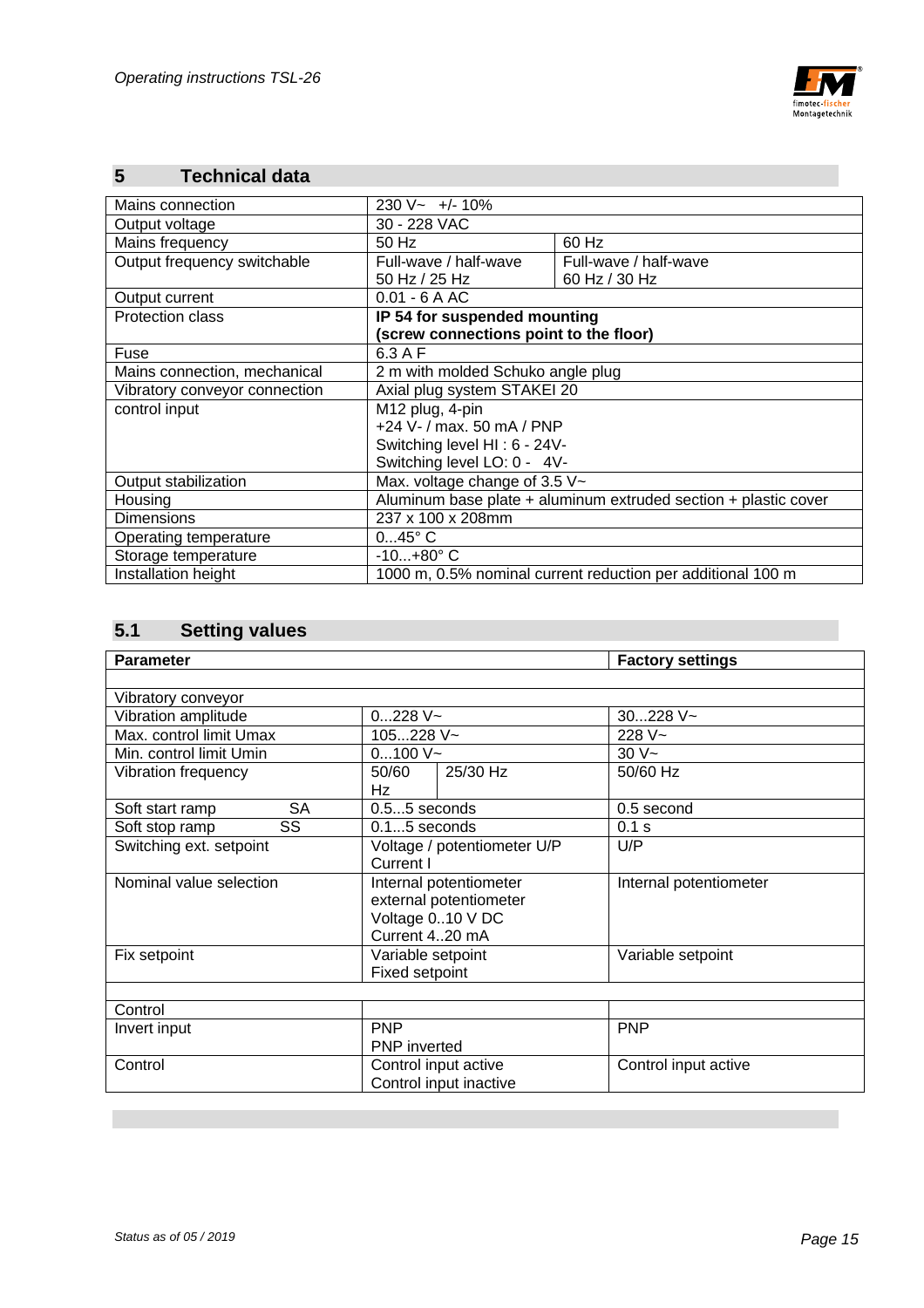

#### **6 Error list**

## **A** Danger: Life-threatening danger due to electric current! Only have repairs made to the  **230V power network by a qualified professional.**

| Problem/error          | Possible cause(s)                                                                  | Remedy                                                           |
|------------------------|------------------------------------------------------------------------------------|------------------------------------------------------------------|
| Device does not work   | Power failure or defective fuse<br>The 230V mains socket is                        | $\triangleright$ Check the fuses.                                |
|                        | defective.                                                                         | $\triangleright$ Have the mains socket                           |
|                        |                                                                                    | repaired by qualified, skilled personnel.                        |
|                        | The device is defective.                                                           | $\triangleright$ Have the device checked                         |
|                        |                                                                                    | by qualified, skilled personnel.                                 |
|                        | Control input inverted                                                             | Check whether the control input<br>is correctly set              |
| Vibratory conveyor is  | Incorrect vibration frequency set                                                  | $\triangleright$ Have the vibration                              |
| not working            |                                                                                    | frequency compared with the                                      |
|                        |                                                                                    | data of the vibration magnet<br>by qualified, skilled personnel. |
|                        | Mains frequency incorrect                                                          | $\triangleright$ Have the mains frequency                        |
|                        |                                                                                    | compared with the                                                |
|                        |                                                                                    | data of the vibration magnet                                     |
|                        |                                                                                    | by qualified, skilled personnel.                                 |
|                        | Umax too low                                                                       | $\triangleright$ Check the Umax                                  |
|                        |                                                                                    | setting and turn the                                             |
|                        |                                                                                    | potentiometer clockwise                                          |
| Vibratory conveyor     | Umax too high                                                                      | $\triangleright$ Check the Umax                                  |
| vibrates too strongly, |                                                                                    | setting and turn the                                             |
| magnet knocks          |                                                                                    | potentiometer counterclockwise                                   |
|                        | Incorrect vibration frequency set                                                  | $\triangleright$ Have the vibration                              |
|                        |                                                                                    | frequency compared with the<br>data of the vibration magnet      |
|                        |                                                                                    | by qualified, skilled personnel.                                 |
| Magnet gets hot        | Magnet is operated at                                                              | $\triangleright$ Have the voltage checked                        |
|                        | impermissible voltage                                                              | by qualified, skilled personnel.                                 |
|                        |                                                                                    |                                                                  |
|                        | Magnet is operated at                                                              | $\triangleright$ Have the frequency checked                      |
|                        | impermissible frequency                                                            | by qualified, skilled personnel.                                 |
|                        |                                                                                    |                                                                  |
| Control input does not | Control voltage is not in correct                                                  | $\triangleright$ Have the voltage checked                        |
| work                   | range                                                                              | by qualified, skilled personnel.                                 |
|                        | Control input deactivated                                                          | > Check the DIP                                                  |
|                        |                                                                                    | switch settings                                                  |
|                        | Important: Malfunctions might occur in an unfavorable electromagnetic environment. |                                                                  |

**Caution:** Danger due to improper interventions. Do not manipulate the device. Otherwise, this can result in function failures and device defects.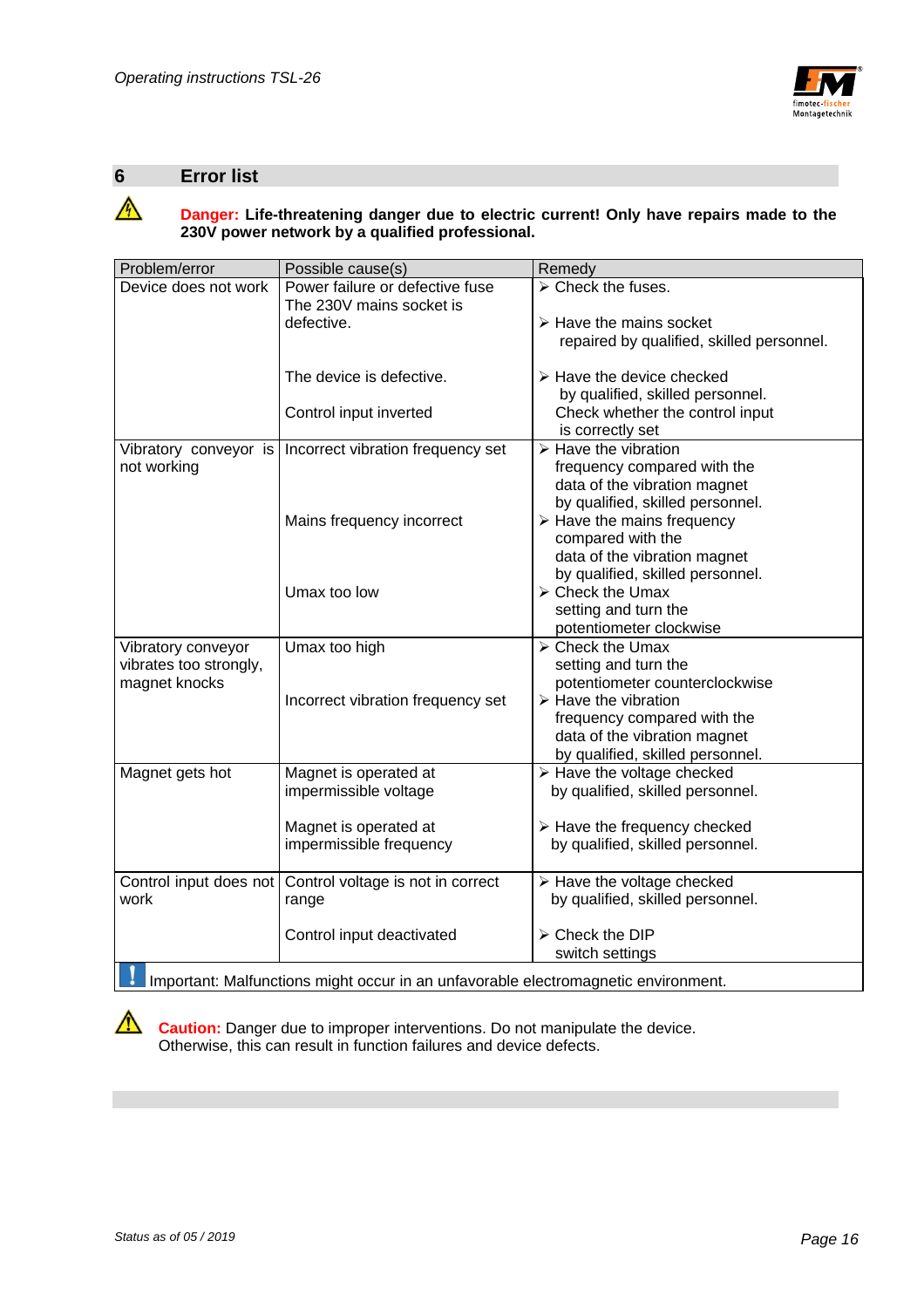

#### **7 Maintenance and cleaning**

The control device works maintenance-free.

The safety inspection in acc. with DIN VDE 0701-0702 is to be performed annually.

Pull out the mains plug before cleaning the housing of the device with liquids.

#### **8 Disposal**

The control device must not be disposed of in the normal household waste.

Users are obligated to bring old devices to a disposal point for old electrical and electronic devices. The separate collection and proper

disposal of your old devices helps to conserve natural resources and ensures recycling, which protects human health and the environment. Information about where you can find disposal points for your old devices can be obtained from your city administration or local waste disposal facility.

#### **9 CE conformity**

The control device TSL-26 is marked with the CE marking and therefore meets the relevant European directives.

The company fimotec-fischer GmbH & Co. KG herewith confirms that this device complies with the following directives:

EN 61000-6-3 and EN 61000-6-2 in acc. with the EU directive 2004/108/EC "Electromagnetic compatibility"

The declaration of conformity is archived at the manufacturer.

#### **10 Service**

If you have any questions or problems, please contact the supplier directly. Manufacturer: fimotec-fischer GmbH & Co.KG: Tel.: 0049-7424-884-0

#### $\mathbf{I}$  **Note**

Please keep the following information ready, since otherwise service cannot be provided:

- Your company with address
- Your name and contact data, such as telephone number and e-mail address
- Complete designation of the device
- Serial number (FBxx-xxxx-xx or HW20xxxx)
- The direct supplier of your device or machine in which the device is integrated.